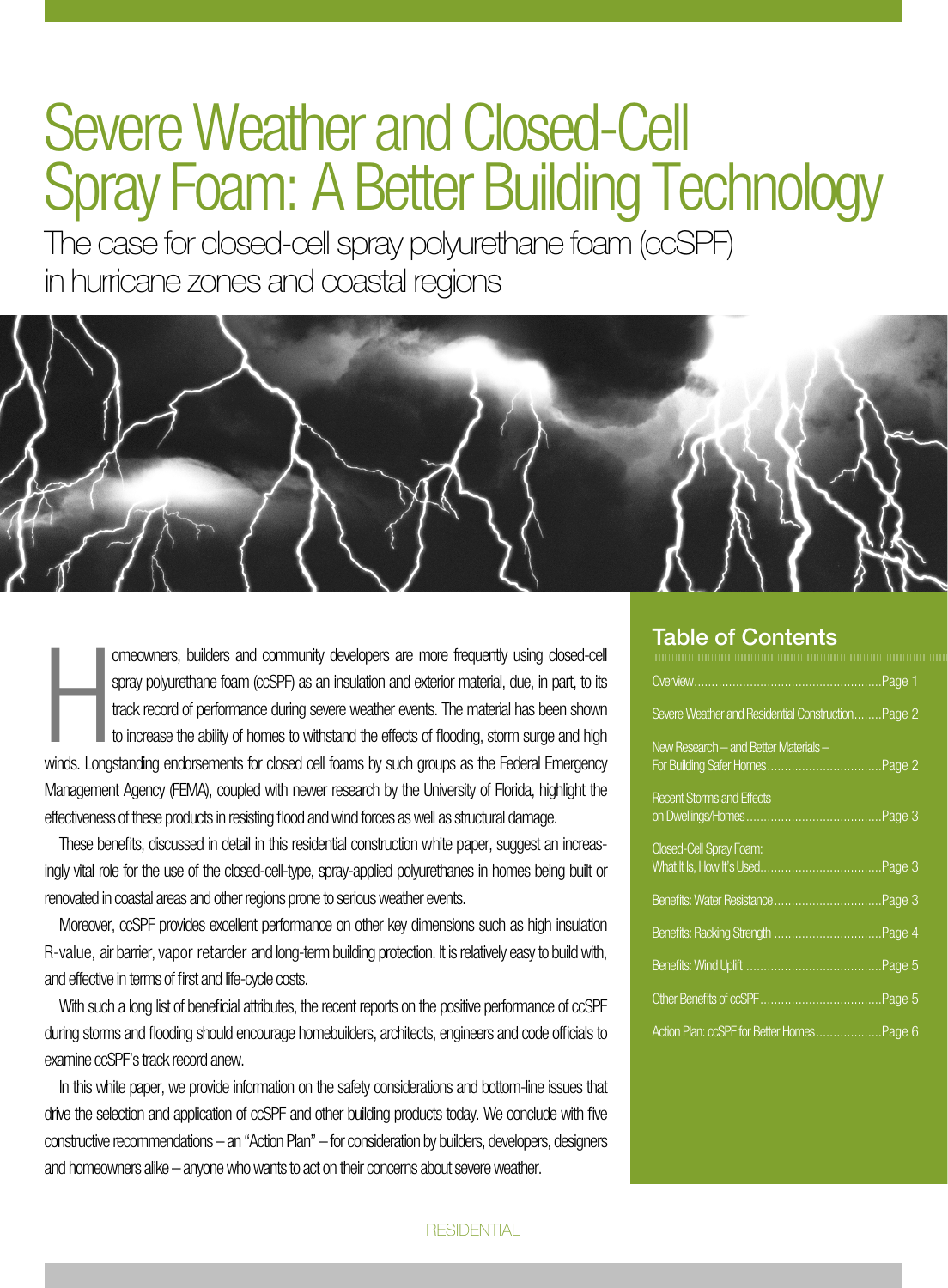# **01** Severe Weather and Residential Construction

Severe weather is the toughest test for residential structures and assemblies. The National Weather Service has estimated that flooding damage annually costs the economy between \$6 billion and \$25 billion. Insurance claims for hail damage alone average close to \$2 billion per year. Worse yet, a single catastrophic event can cause damages of many billions – in the case of Hurricane Andrew in 1992, the tally was \$26 billion. Flooding, storm surge and high winds wreak the most violence.

Yet coastal construction remains among the most active nationally. So with higher populations and building densities along coastal cities and communities and the rate at which Mother Nature seems to bombard these areas with weather events of greater intensity and frequency, a growing number of standards organizations, code officials and coastal regions are responding to improve the performance of residential buildings. Armed with new research and data on material performance during extreme weather, local code updates and building practices have begun reflecting lessons learned.

Even in cases where regulators aren't enforcing certain practices, many homeowners are deciding that the risk of damage and destruction, as experienced during recent hurricanes, just isn't worth it. Consequently, many are heeding the advice of experts such as Joseph Lstiburek, Ph.D., principal of Building Science Consulting in Westford, Massachusetts, who says, "You have to assume things are going to get wet and you have to design them to dry." Lstiburek recommends three main common-sense flood-protection practices for home building:

- Elevate structures.
- Ruild with materials that can become wet.
- $\blacksquare$  Design assemblies to easily dry when they become wet.

Lstiburek also notes that even though the "new" roof designs recently built in Florida's increasingly stringent codes environment are generally surviving, "a good percentage still suffered from leaking rainwater during the last hurricane season."

This being the case, it behooves homebuilders, homeowners and designers to carefully consider higher-quality building products that afford an extra layer of building integrity and protection.

### Resisting Wind: The NIST Report and Roofing Materials

Among the information and data gathered in the aftermath of major recent weather events, probably the most extensive report was released by the National Institute of Standards and Technology in June 2006. The study, itself, presents detailed findings of the damage incurred by Hurricanes Katrina and Rita in the late summer of 2005.

In general, the NIST team's analysis of areas most damaged by wind and floodwater discovered that in the realm of residential roofing, laminated shingles fared fairly well. On the other hand, neighborhoods where three-tab shingles were the majority, up to 30% of the shingles sustained damage to as much as 50% or more of the roof area.

Although the number of metal roofs and spray polyurethane foam roofing systems observed in the region was quite small, both types appeared to have suffered little to no damage while SPF was reported to "have sustained Hurricane Katrina extremely well without blow-off of the SPF or damage to flashings."

## 102 New Research – and<br>Better Materials – For Building Safer Homes

The costs of recent weather events – coupled with the opportunity to reduce damages across U.S. regions and in individual dwellings alike – has led to a proliferation of new research studying the effects of severe weather on homes and other light construction types.

These new investigations have included field studies following major weather events. The report released last year by the National Institute of Standards and Technology (NIST) – detailing the effects of Hurricane Katrina on structures in New Orleans and elsewhere in the Gulf Coast region – provided new and compelling real-world evidence about ccSPF performance. Other similar studies have proven valuable as well. For example, the effects of Hurricane Opal in 1995 were examined in a report commissioned by the Florida State Home Builders Association. Released in January 1996, the study described damage to 200 homes in the Gulf coast areas affected by the Category 3 hurricane. Several types of failures were documented, including:

- **n** Damage to break-away walls.
- Scouring.
- $\blacksquare$  Channeling and shielding.
- Infrastructure damage.
- Wind damage to gable end-walls, building envelopes, and window glazing.
- Racking and overturning.

 The results of these studies offer useful comparative data on the performance of specific types of homes and construction features. Slab-on-grade homes, for example, fared poorly during Opal's storm surge, while houses with elevated foundations tended to perform better. The researchers also found that break-away walls functioned as expected. Most important, the surveys showed that newer homes built to current building codes sustained the least amount of damage and failures.

At the same time, laboratory and field research into the performance of specific materials and assemblies has been equally useful. For example, FEMA has ranked and listed materials based on their resistance to water absorption and water damage. The original report, an authoritative technical bulletin issued first in 1993 called *Flood-Resistant Materials Requirements for Buildings Located in Special Flood Hazard Areas*, listed materials that could withstand prolonged contact with floodwaters and yet require only cosmetic repair. The materials that FEMA lists as Class 4 or "resistant to floodwater damage" include closed-cell spray polyurethane foam insulation. In fact, closed-cell foam is the only cavity insulation approved by FEMA as resistant to floodwater damage.

Other studies have documented the structural strengthening that can be attributed to ccSPF. As early as 1992, and confirmed again in 1996, the national Association of Home Builders (NAHB) showed that ccSPF can add to or even replace structural sheathing to improve the racking strength of residential walls.

Wind uplift, which can lead to major damage by compromising the roof enclosure, has been another key area of study. According to aggregated studies, wind-induced lifting of the roof deck is second only to broken windows as the most prevalent mode of hurricane damage. That led to such investigations as the research by the University of Florida this year, in which test data demonstrated that closed-cell SPF can increase roof deck uplift resistance by more than three times.

Not surprisingly, the NIST report on the effect of Hurricanes Katrina and Rita on structures in New Orleans and elsewhere in the Gulf Coast region provided new and compelling evidence about ccSPF performance. Roofs and walls using ccSPF performed extremely well, often amid considerable devastation to nearby structures due to flooding and wind.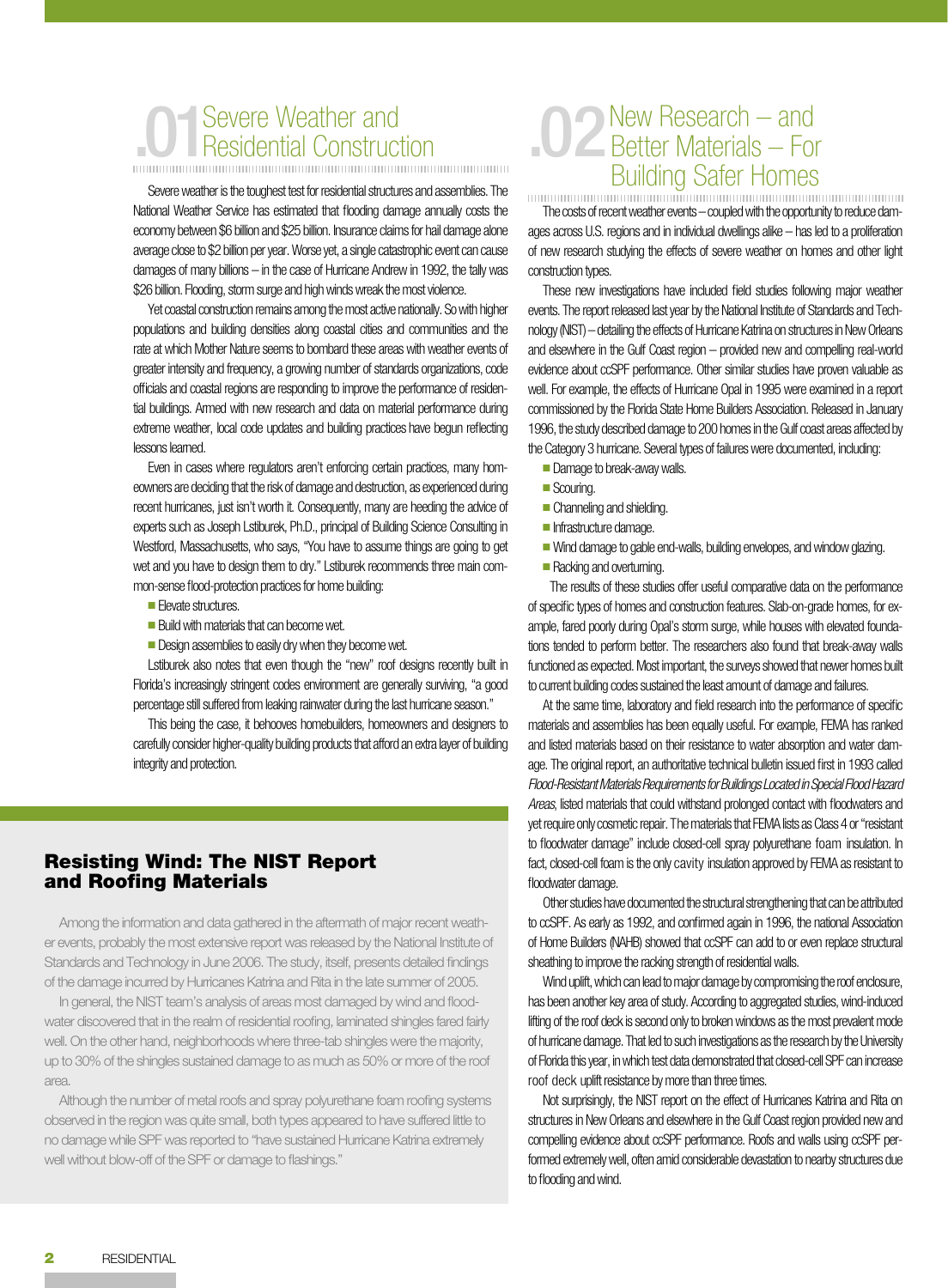## .03 Flood Resistance and Building<br>Materials for Dwellings Materials for Dwellings

While it was an extensive report, the NIST team's analysis of areas most damaged by wind and floodwater from Hurricanes Katrina and Rita observed a limited number of residential and light commercial structures using ccSPF. These building enclosures fared well as compared to neighboring structures and the residential sample overall, yet other reasons have been found to consider using ccSPF.

In particular, with regards to unvented roofs, other studies have shown that windblown rain commonly enters into homes through openings in the soffits, gables, and mushroom and ridge vents. This effect is pronounced during severe weather, and the entry of rainwater can cause damage to the ceiling, promote mold growth inside the roof assembly or, worse, lead to premature structural failure.

With such risks at hand, a greater focus is now being placed on "flood-resistant materials," defined as any building material capable of withstanding direct and prolonged contact – 72 hours – with floodwaters, without sustaining significant damage.

To help choose appropriate materials, FEMA has published a rating system, ranking building products, 1 to 5, from not acceptable to highly acceptable. Taking a look at the rankings, ccSPF, for its outstanding water-resistant qualities, carries a "5" rating. Other top-ranked materials include asbestos-cement board, brick (face or glazed), concrete, metal, structural glazed clay tile, steel (with waterproof applications), stone (natural solid or veneer), and waterproof grout and stone, both artificial non-absorbent solid or veneer types.

# **04 Closed-Cell Spray Foam:**<br>What It Is, and How It's Used

Closed-cell spray polyurethane foam (ccSPF), also known as medium-density spray foam, can be used as cavity insulation and as an exterior wall and roof material. The material has applications in all climate zones. Blowing agents include Honeywell's Enovate® 245fa, which is approved by the U.S. Environmental Protection Agency under the significant new alternatives policy (SNAP) to replace ozone depleting sub-

#### stances.

The medium-density ccSPF material is contrasted with another product that is used in U.S. residential construction: open-cell SPF, or ocSPF. While the closed-cell type weighs about 2 pounds per cubic foot, the open-cell product weighs only about ½-pound per cubic foot of applied material. The term "open cell" refers to the fact that the tiny bubbles that make up the foam are open pores that fill with air upon installation. The foam feels softer than ccSPF, which has closed cells filled with the blowing agent which acts like the insulating gas in a double pane window.

Both ocSPF and ccSPF expand upon application to fill voids and can create an air seal; both materials also adhere to common construction surfaces. But ccSPF provides higher insulation capabilities (R-values of around 6.2 or greater per inch) than open-cell materials (about 3.5 per inch). The ccSPF can also act as an air barrier at thicknesses of 1 inch or greater, and as a vapor retarder at 2 inches or more. The open-cell products, on the other hand, have a higher vapor permeability. Closed-cell materials also tend to cost more by volume, because they pack more material into the same space.

For exterior roofing applications, an SPF product of up to 3 pounds per cubic foot is typically employed. For unvented roof assemblies, ccSPF insulation has been shown to be highly effective. In addition, some faux-wood trims are made with very dense polyurethane foams weighing up to 40 pounds per cubic foot.

Open-cell spray foams are not advised and often not allowed for below-grade or flood-prone situations because the product will absorb water, defeating its insulating abilities. Where builders face small framing sizes and need the most R-value possible per inch, ccSPF is an effective solution.

# .05Benefits of ccSPF: Water Resistance

Among the numerous benefits offered by ccSPF, the material's water resistance can be an invaluable asset in the face of the severe weather conditions common to coastal regions.

In fact, "Closed-cell spray foam has negligible water permeability, minimal water absorption, and excellent adhesion allowing it to act as a secondary rainwater barrier

| <b>CCSPF CAPABILITY</b>             | <b>HOME DESIGN</b><br><b>BENEFIT</b>    | <b>HOME BUILDER</b><br><b>BENEFIT</b>                                      | <b>CODE BENEFITS</b>                  | <b>CLIMATE BENEFITS</b>                                           |
|-------------------------------------|-----------------------------------------|----------------------------------------------------------------------------|---------------------------------------|-------------------------------------------------------------------|
| Impermeable to air                  | Controls airflow                        | Combined insulation and air barrier                                        | Improves wall and roof<br>performance | Warm climate: Keeps humid<br>airout                               |
| <b>Expands and adheres</b>          | Creates an air seal, reduces<br>leakage | Fills voids: ensures contact with<br>studs and walls for better insulation | mproves wall and roof<br>performance  | Cold climate: Keeps humid air<br>away from back of roof sheathing |
| <b>High R-value</b>                 | Compact roof and wall assemblies        | Improves insulation for small<br>stud sizes                                | Highest R-value per inch              | All climates: Reduces HVAC<br>energy required                     |
| <b>Resists water vapor</b>          | Reduces condensation problems           | Vapor retarder not needed                                                  | Prevents condensation damage          | Cold climate: Provides first<br>condensing plane                  |
| <b>Impermeable to water</b>         | Flood resistant                         | Acts as waterproofing and<br>secondary rainwater barrier                   | Limits flood damage                   | All climates: Controls rain leakage                               |
| Source: Building Science Consulting |                                         |                                                                            |                                       |                                                                   |

#### Who Gains by Using ccSPF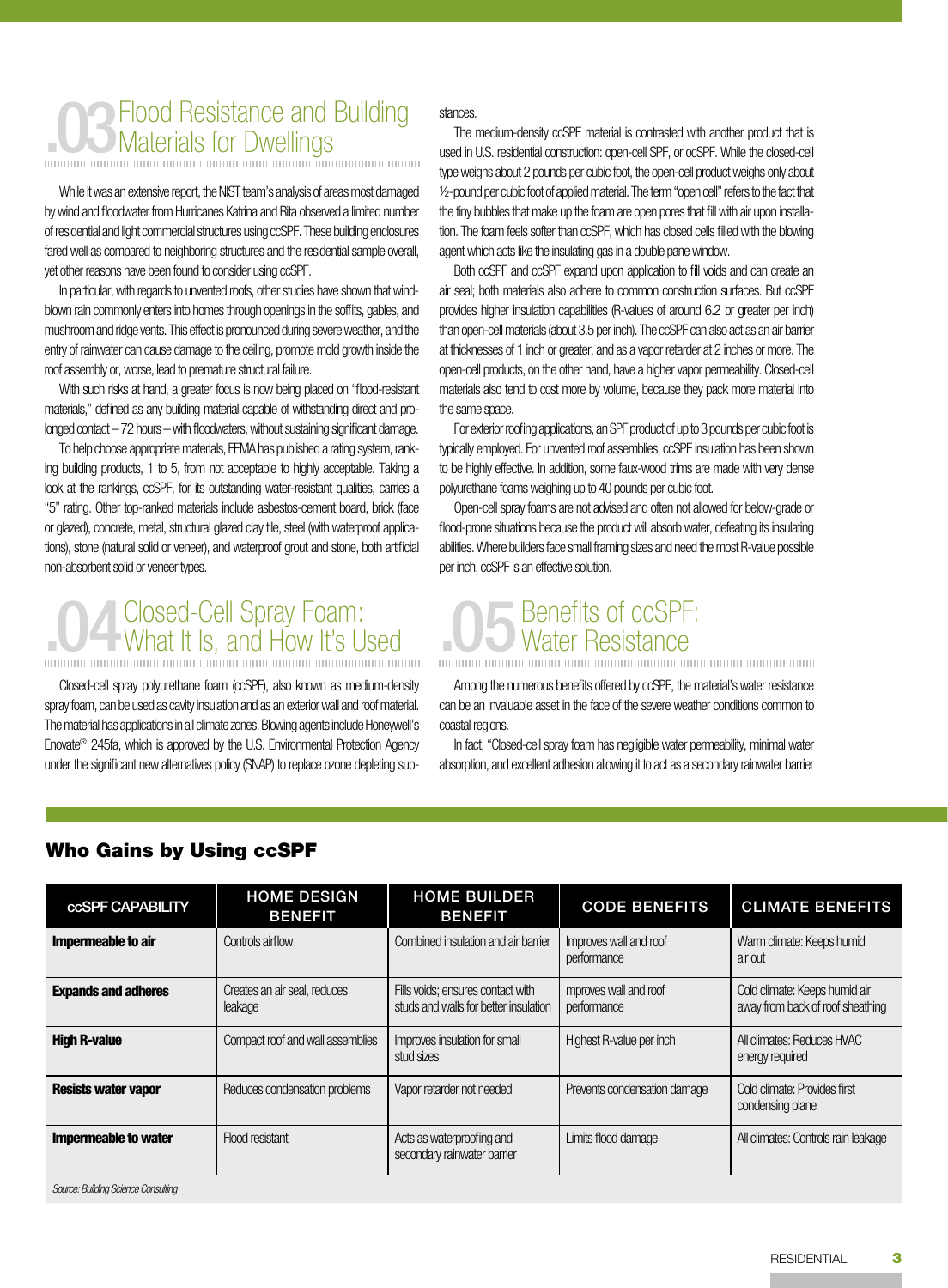to limit damage when primary roof assembly rainwater-control membranes leak," states Christopher J. Schumacher, a principal with Building Science Consulting, Westford, Massachusetts.

"The technology has a very high structural adhesive property," concurs David O. Prevatt, Assistant Professor in the Department of Civil and Coastal Engineering at the University of Florida. "Everywhere there are joints and cracks, the [spray foam] seals and prevents the entry of water." In cases where the primary roof does leak, the ccSPF application can keep water from spreading through to the interior finishes.

And for low-slope roofing, ccSPF, by itself, can actually perform as a primary water barrier due to its high adhesion and closed-cell characteristics. It keeps away mold and mildew and is the only FEMA-approved cavity insulation for homes built in flood zones. (As mentioned earlier, closed-cell SPF is also ranked by FEMA as a Class 4 building material, meaning it is acceptable for exposure to floodwaters). With regards to vapor diffusion, analysis of the product's performance has also shown it to act as a "throttle" to control the rate of diffusion, according to Schumacher. "The foam insulation resists the diffusion of water vapor so that the amount of water vapor is reduced as it moves through the thickness of the foam. By the time the water vapor reaches the back of the roof sheathing, there is not enough left to cause condensation problems," he says.

Yet another ccSPF water-related benefit is its rapid drying capability after it is exposed to water. Along these lines, Lstiburek classifies ccSPF as an integral part of flood-resistant home building. "If an insulation system like closed-cell polyurethane spray foam is used, it will not be damaged and will protect the wood [that it is insulating] during a flood," he explains. "Afterwards, just let the building dry with a dehumidifier, then powerwash it, and you're done." In summary, he adds, "It's a powerful technology: It has extremely low water absorption and very low vapor permeability, which is a good attribute for a roof."

## .06 Benefits of ccSPF: **Racking Strength**

The use of spray polyurethane insulation in wood frame construction has been long known to enhance wall structural performance as well.

According to a seminal study by the NAHB Research Center in Upper Marlboro, Maryland, wall panels with SPF, tested according to ASTM standard test methods, were found to have greater resistance to racking than conventional panels with plywood siding. Also, SPF panels with vinyl siding applied directly to the studs had about 70 percent of the racking resistance of conventional wood sheathed vinyl siding panels, regardless of stud spacing.

What was most surprising about those tests, conducted more than ten years ago, was one statement in the report: "Housing built entirely with [cc]SPF-filled wall cavities would likely not require conventionally braced construction." The total resistance of a building could equal or exceed those with conventional bracing, the report stated.

The testing was repeated again several years later by the NAHB Research Center to study the effects of SPF insulation within panels made of 20-gauge structural steel framing. For the light-gauge steel assemblies, "Both of the specimens with SPF-filled cavities sustained higher racking loads than the conventional test specimens filled

| <b>INSULATION PRODUCT TYPE</b>                                                                |                 |                   |                  |                        |                                        |  |
|-----------------------------------------------------------------------------------------------|-----------------|-------------------|------------------|------------------------|----------------------------------------|--|
| <b>Feature</b> and benefit                                                                    | CLOSED-CELL SPF | OPEN-CELL SPF     | <b>CELLULOSE</b> | <b>FIBERGLASS BATT</b> | <b>FIBERGLASS</b><br><b>LOOSE FILL</b> |  |
| R-value per inch<br>Reduces wall thickness<br>and framing costs                               | 6.2             | 3.6               | 4.0              | 3.7                    | 3.2                                    |  |
| Air barrier material<br>Increases energy savings, reduces drafts,<br>improves air quality     | Yes             | No <sup>(1)</sup> | <b>No</b>        | <b>No</b>              | <b>No</b>                              |  |
| <b>Expands to fit</b><br>Provides labeled R-value;<br>eliminates settling                     | Yes             | Yes               | <b>No</b>        | <b>No</b>              | <b>No</b>                              |  |
| Low water-vapor transmission<br>Provides moisture control                                     | Yes             | No                | <b>No</b>        | No <sup>(2)</sup>      | <b>No</b>                              |  |
| Low water absorption<br>Qualifies as FEMA-approved<br>flood-resistant material                | Yes             | No <sup>(3)</sup> | <b>No</b>        | <b>No</b>              | <b>No</b>                              |  |
| <b>High strength and stiffness</b><br>Improves structural integrity,<br>durability and safety | Yes             | <b>No</b>         | <b>No</b>        | <b>No</b>              | <b>No</b>                              |  |
| No measurable formaldehyde<br>Improve indoor air quality                                      | Yes             | Yes               | Yes              | N <sub>o</sub>         | Yes                                    |  |

### Comparing Insulation Products and Features

*1. Air Barrier Association of America.*

*2. Qualifies as integral vapor retarder when facings are attached.*

*3. Open-cell SPF absorbs more than 30% water by volume; closed-cell SPF (ccSPF) absorb between 0 and 4% water by volume.*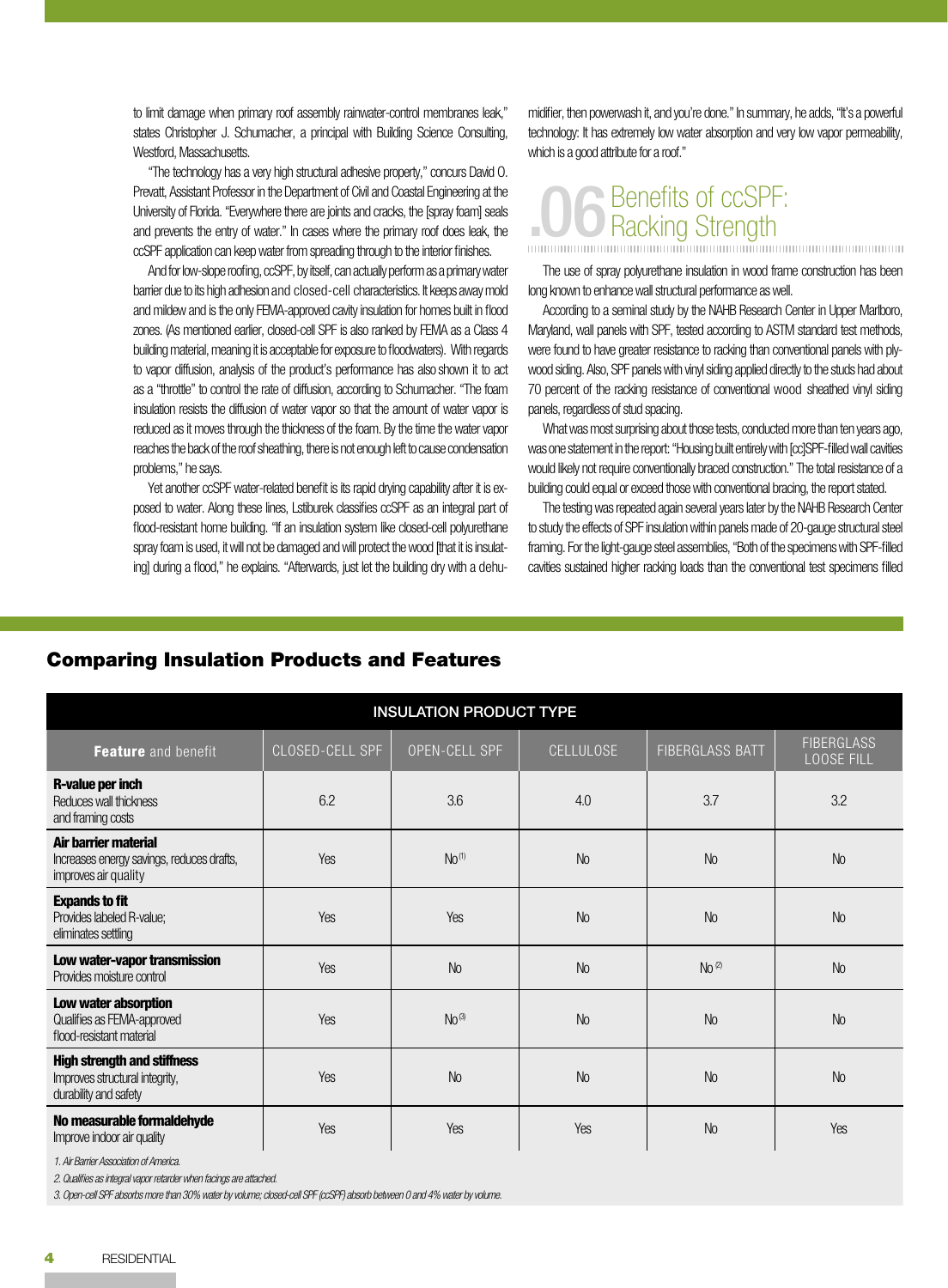with R-19 batts," read the report. Besides that, racking deflections and sets for the SPF-filled wall sections were consistently lower than those seen in the batt-insulated wall mock-ups.

These results changed homebuilding methods – and thinking – permanently. The high-performance insulating material, closed-cell SPF, could serve another verifiably useful purpose: strengthening the same walls they insulate. This was a "two-fer" that many builders and architects found irresistible: high insulating performance plus increased safety.

In addition, all SPF cavity insulations have at least a Class I fire rating, so they can be used in any wall covered with a thermal barrier, like gypsum board. Research is now underway to determine whether SPF can increase the resistance to sheathing uplift under high wind loads (see Section 7).

This message of increased homeowner safety came through loud and clear: Closed-cell SPF is stiffer and stronger than other insulations. For that reason, ccSPF can strengthen frame walls by a factor of two to three times when applied inside the wall cavities.

## **.07** Benefits of ccSPF:<br>Wind Uplift Wind Uplift

An additional area where ccSPF has well proven its worth include withstanding wind uplift. Considering the fact that uplift of the

roof deck is, after window and glazing damage, the most common form of hurricane damage, this can be key.

Looking at the big picture, roof deck failure creates an entry point for the elements to wreak havoc, resulting in total loss of property and contents more than 80 percent of the time. Furthermore, loss of the roof deck often leads to losses exceeding 50 percent of a structure's insured value.

While improved fastening will help, it is far from a solution. And even though adhesives work well, they are expensive and come with their own inherent drawbacks. According to research cited by David O. Prevatt, Assistant Professor, Department of Civil and Coastal Engineering, University of Florida, adhesives only work well when adhered to clean surfaces, which can be hard to come by in retrofit applications. In addition, placement can be difficult within the confined space of a residential attic, sometimes requiring the ceiling or roof sheathing to be removed and replaced in order to properly access and clean the location.

On the other hand, ccSPF works as an adhesive that also insulates – with a typical R-value of 6.2 per inch – and undergoes far less expansion, increasing by 30 times its liquid volume, according to Prevatt.

So how does ccSPF perform with regards to preventing wind uplift? Recent research conducted by Prevatt shows that "by applying a 3-inch layer of ccSPF to the underside of the sheathing as a structural retrofit, a homeowner can increase the ultimate wind uplift capacity of their roof to about 244 psf – that translates to an allowable wind uplift capacity of 122 psf, assuming a factor of safety of 2.0, well above design loads for Miami."

"Overall, our testing shows that wind uplift performance can increase by two to three times," Prevatt concludes.

## **.08** More Reasons to<br> **.08** Build with ccSPF Build with ccSPF

Beyond water resistance and wind uplift, additional ccSPF properties include ther-

### Suppliers of 2lb closed-cell spray foam

| <b>SUPPLIER</b>                             | <b>PRODUCT</b>                  | <b>WEBSITE</b>                                   |
|---------------------------------------------|---------------------------------|--------------------------------------------------|
| <b>AirTight Insulation</b>                  | Airtight Spray Foam             | www.airtightinsulation.com/sprayfoam-info.html   |
| Apex Foam                                   | EarthSeal ESCC 1.7 <sup>®</sup> | www.apexfoam.us/desc_escc17.php                  |
| <b>BASF Foam Enterprises</b><br>(BASF-PFE)  | ComfortFoam®                    | www.basf-pfe.com                                 |
| <b>Bay Systems North America</b><br>(Bayer) | BaySeal <sup>™</sup> 2.0        | www.bsna.com/bayseal                             |
| Corbond                                     | Corbond®                        | www.corbond.com                                  |
| Demilec                                     | HeatLok™ Soya                   | www.heatloksoy.com                               |
| Dow                                         | Styrofoam™                      | www.dow.com/styrofoam/na/spray_foam/             |
| Gaco Western                                | PF-173                          | www.gaco.com/insulation.html                     |
| Lapolla                                     | Foam-Lok™                       | www.lapollacoatings.com/spf.html                 |
| <b>NCFI Polyurethanes</b>                   | InsulStar <sup>®</sup>          | www.insulstar.com                                |
| <b>Resin Tech</b>                           | Permax <sup>®</sup>             | www.henry.com/PERMAX_Insulation.permaxinsulation |
| <b>SWD Urethane</b>                         | <b>SWD 225</b>                  | www.swdurethane.com/SWDpages/wallfoam2.html      |
| <b>UCSC</b>                                 | <b>DuraSeal</b>                 | www.buyucsc.com                                  |

mal insulation and airflow control.

"Closed-cell spray foam acts as an air barrier (at 1 in. or 25 mm minimum thickness) and vapor retarder (at 2 in. or 50 mm minimum thickness) and therefore does not need an additional vapor retarder in cold climates," states Schumacher. And because ccSPF is air impermeable, it adheres well to construction surfaces and expands to fill voids, thereby creating an air seal, adds the building expert.

"In cold climates it prevents warm, humid indoor air from reaching the back (underside) of roof sheathing where it can condense," explains Schumacher. "In warm climates it prevents humid outside air that enters the roof due to natural and/or controlled ventilation from reaching the back of the roof sheathing, which can be cooled below the air temperature by night sky radiation" – in other words, he explains, "the effect that causes dew."

Furthermore, ccSPF can be used to create unvented, conditioned attics, which prevent air leakage – a common problem in many homes. Often holes created by airconditioning equipment, exhaust fans, ductwork, recessed lighting, and other such penetrations, allow for the movement of air between the attic and living spaces. As Schumacher explains, "Pressures created by the mechanical equipment, as well as wind and temperature differences, cause air to move between these spaces leading to great energy waste and occupant discomfort."

With ccSPF, these problems are eliminated. Industry groups like the Spray Polyurethane Foam Alliance (SPFA) and the Spray Polyurethane Foam Division of the Society of the Plastics Industry (SPI) list a number of additional benefits:

**Energy transfer through ductwork is no longer lost to the exterior.** 

- $\blacksquare$  Water pipes are better protected from freezing.
- Airtightness requirements for the ceiling plane are reduced or eliminated.
- Renovation and rewiring involve no disturbance to the insulation layer.
- Attic storage space can be increased since insulation is not required on the attic floor.

And there's more. Sealing soffits with ccSPF to create an unvented attic reinforces them against failure and prevents wind-driven rain from entry. Undesirable internal pressurization of the roof during high winds is also prevented, and the sealant acts as